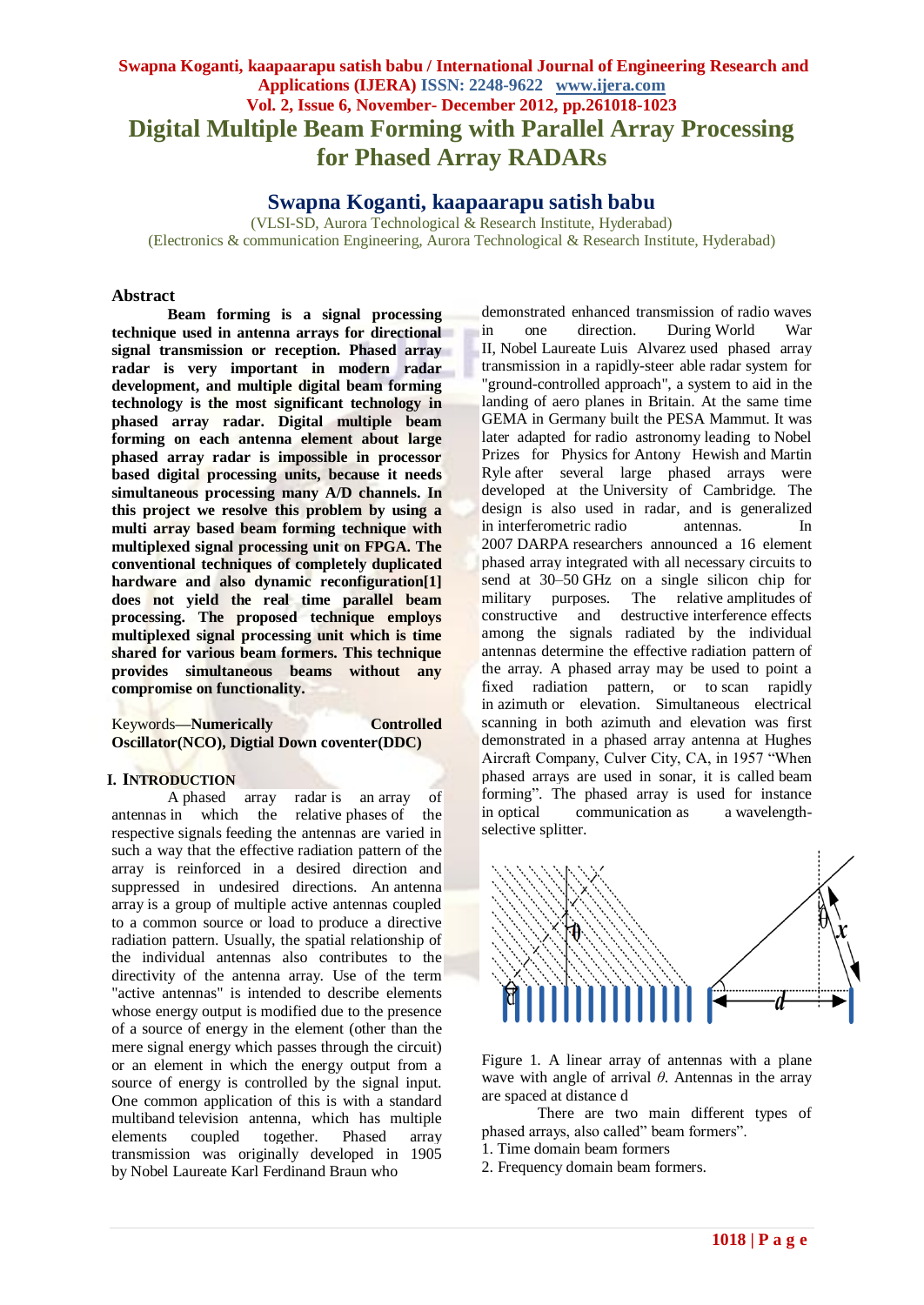A time domain beam former works, as the name says, by doing time-based operations. The basic operation is called "delay and sum". It delays the incoming signal from each array element by a certain amount of time, and then adds them together. Sometimes a multiplication with a window across the array is done to increase the main lobe/side lobe ratio, and to insert zeroes in the characteristic.

There are two different types of frequency domain beam formers.

1. The first type separates the different frequency components that are present in the received signal into different frequency bins (using either an FFT or a filter bank). When different delay and sum beam formers are applied to each frequency bin, it is possible to point the main lobe to different directions for different frequencies. This can be an advantage for communication links.

2. The other type of frequency domain beam formers makes use of so called "Spatial Frequency". This means that an FFT is taken across the different array elements, not in time. The output of the N point FFT is N channels, which are evenly divided in space. This approach makes a simple implementation of several beam formers at the same time possible, but this approach is not flexible, because the different directions are fixed.

Beam forming is a signal processing technique which is used in" sensor arrays for directional signal transmission or reception". This is achieved by combining elements in the array in such a way that signals at particular angles experience constructive interference while others experience destructive interference. Beam forming can be used at both the transmitting and receiving ends in order to achieve spatial selectivity. The improvement compared with Omni directional reception/transmission is known as the receive/transmit gain(or loss).

Digital Beam Forming (DBF) is a combination between "the antenna technology" and "the digital technology". Workers in Sonar and Radar systems first developed the early ideas of digital beam forming. This coupled with the development of aperture synthesis techniques in radio astronomy lead to the development of the modern dipolar arrays.

Digital beam forming is based on the conversion of the RF signal at each antenna elements into two streams of binary baseband signals representing" cos and sin channels". These two digital baseband signals can be used to recover both the amplitudes and phases of the signals received at each element of the array. The process of digital beam forming implies weighting by a complex weighting function and then adding together to form the desired output. The key to this technology is the accurate translation of the analog signal into the digital regime. Close matching of several receivers is

not achieved in hardware, but rather by applying a calibration process. It is expected that more and more of receiver functions will be implemented using software. Eventually one would expect that the receiver would be built using software rather than hardware.

An antenna can be considered to be a device that converts spatio temporal signals into strictly temporal signals, thereby making them available to a wide variety of signal processing techniques. From a conceptual point of view, its sampled outputs represent all of the data arriving at the antenna aperture. No information is destroyed, at least not until the processing begins and any compromises that are made in the processing stages can be noted and estimates made of the divergence of the actual system from the ideal.

Digital beam forming networks:

1. An element space beam former.

2. Beam space digital beam former.

An element-space beam forming, where the data signals from the array elements are directly multiplied by a set of weights to form the desired beam. Rather than directly weighting the outputs from the array elements, they can be first processed by a multiple –beam former to form a suite of orthogonal beams. The output of each beam can then be weighted and the result combined to produce a desired output. This process is often referred to as the beam-space beam forming.

# **II. BLOCK DIAGRAM**

In order to receive radio signals an antenna must be used. However, since the antenna will pick up thousands of radio signals at a time, a radio tuner is necessary to tune in to a particular frequency (or frequency range).This is typically done via a resonator – in its simplest form, a circuit with a capacitor and an inductor forming a tuned circuit. The resonator amplifies oscillations within a particular frequency band, while reducing oscillations at other frequencies outside the band.

FPGAs are well suited for serial Analog to Digital (A/D) converters. This is mainly because serial interface consumes less communication lines while the FPGA is fast enough to accommodate the high speed serial data. A/D converter is a high speed serial interface that interfaces easily to FPGAs. The A/D interface adapter (AD1\_PMOD) is implemented within the FPGA. Inside the FPGA, this adapter facilitates parallel data acquisition. Sampling is initiated at the rising edge of a clock applied at the line sample.

The below fig.2 shows the main block diagram of the digital multiple beam forming which is explained clearly.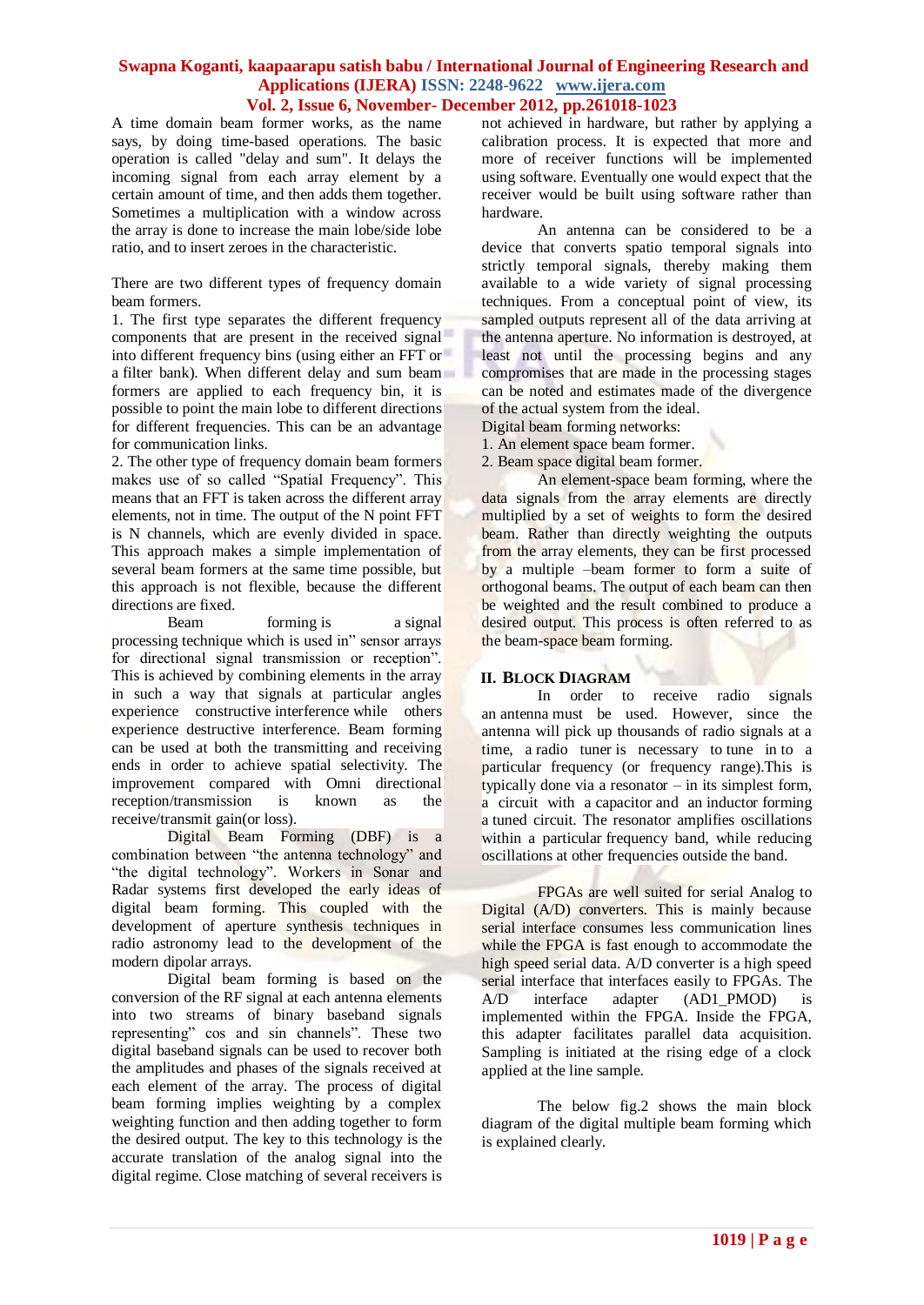

#### Figure2: Digital Beam Forming **Digital Down-Counter:**

The Digital Down-Counter consists of sub modules of





The principle of Digital Down-Counter which is taking the input from RF Translator that is given to the input of Fast ADC .The output of Fast ADC block which is given to the DDC block. The DDC (Digital Down-Counter) consists of NCO (Numerically Controlled Oscillator), Multiplier, low pass filter and Decimator.

# **1. Oscillator (NCO):**

The NCO main purpose is to generation the carrier signals (cosine).The main advantage is ROM based techniques will be used for area optimization.



Figure.4 NCO (Oscillator)

# **PHASE ACCUMULATOR MODULE:**

The phase accumulator consists of phase increment register, adder and phase register. The phase increment register stores the instantaneous phase increment values resulting from frequency modulation control block. This is fed to an 8 bit adder as one of its input. The other input for adder is phase register output. The phase register holds the instantaneous phase for each clock pulse. The accumulated phase also is represented by 8 bits, which limits the maximum phase by 11111111, and addition by 1 to maximum value causes the phase to become 00000000 this is expected and desired since the Look up Tables are programmed to consider 255 as highest phase value and phase increment by one results next cycle of waveform. Since 8 bits are used to represent the 0O to 360O the increment in digital phase value by one cause effective increment of 1.40625O (results by dividing 360O with 256 maximum possible combinations of 8 bits). This also implies that outputs can't have more that 256 samples for one cycle.



Figure.5 phase accumulator

The output of phase accumulator when the phase increment value is 0000001000000000. It can be observed that the resulting phase value after each clock pulse is four added to the previous phase value. In the following figure initial phase is 0 and further with clock pulses resulting in 4, 8, 12, and 16 ...The output of phase accumulator is added with multiplier output. That output is given to NCO block.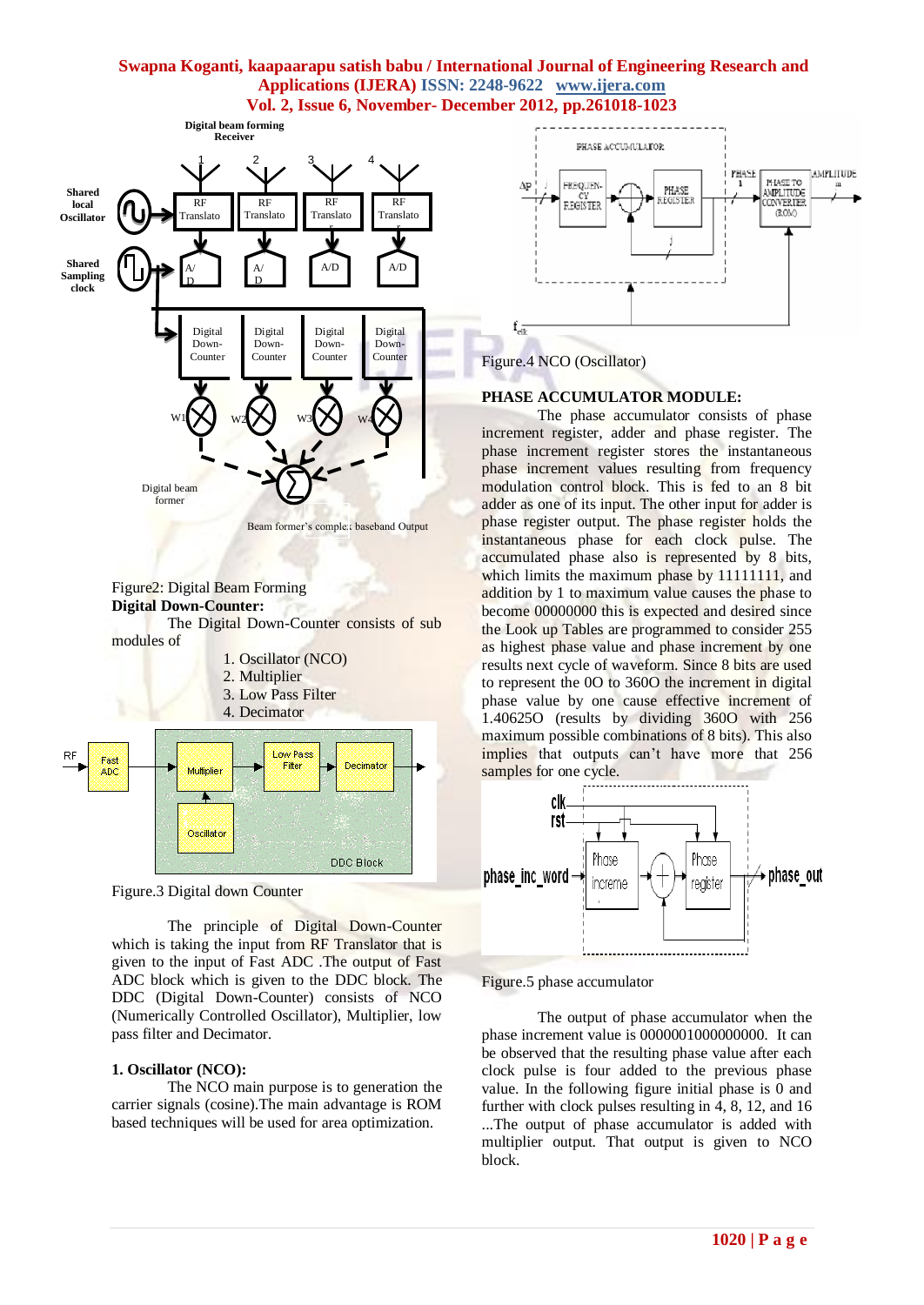All the blocks are connected with common clock and reset signals. The delta phase value decides the phase increment for each clock pulse. Hence decides the resulting signal frequency. The Frequency modulating instantaneous value is added to the delta phase value which causes instantaneous change in frequency. Due to the digital nature of the modulator only at each clock tick the modulating signal value shall affect the resulting frequency. If the modulating signal is analog then an Analog Digital converter must be used to digitize the modulating signal which can be used in NCO.

The phase accumulator produces accumulated phase value for each clock pulse. In case if the DDS is used for phase modulation then instantaneous phase modulating signal value is added to the phase output of phase accumulator. This resulting phase value is given to the four Look Up Tables. Each Look Up Table is configured to produce a specific waveform. The logic used to generate the Look Up Tables is discussed in the further sections. The outputs of four Look Up Tables are given to the input lines a 4 to 1 Multiplexer. This multiplexer connects one of the inputs to the output depending on the select lines. The output of Multiplexer consists the 8 amplitude bits which is the final output in case required modulation schemes are FM or PM. In case of Amplitude modulation, the output of Multiplexer is multiplied with instantaneous modulating signal. In three modulation schemes if modulating signal is analog in nature then an appropriate Analog to Digital converter is required to convert into 8 bit digital output. The basic blocks in NCO can be identified as PIPO registers, adders, Look Up Tables and other combinational circuits. The following sections presents the implementation details and results obtained for all these blocks. The ModelSim tool from Mentor Graphics is used, for simulation and functional verification of NCO.

VHDL has been used as design entry method for all these blocks. Xilinx ISE (Integrated Software Environment) XST (Xilinx Synthesis Tool) is used as a synthesis tool to implement the design on Spartan-3E FPGA. Chipscope pro is used for analyzing the implemented design.

1. PIPO n bit generic register:

The Parallel in Parallel Out shift register cells are required in phase accumulator block to hold frequency and phase values. Synchronization is required between the phase increment register and phase register. This is achieved by connecting a common clock signal. Generic is used in VHDL implementation which allows to instantiate the PIPO component any bit size.

2. N bit generic adder:

The N-bit generic adder is implemented in VHDL with simple ripple carry adder logic. The adder is tested with inputs A=011001, B=000101 and output observed is  $Z = 011110$ .

## **2. Multiplier:**

Here, The output generated by NCO as carrier signal which is multiplied with the ADC outputs. This output is given to next module as low pass filter.

## **3. Low Pass Filter:**

A low-pass filter is an electronic filter that passes low-frequency signals but attenuates (reduces the amplitude of) signals with frequencies higher than the cutoff frequency. The actual amount of attenuation for each frequency varies from filter to filter. It is sometimes called a high-cut filter, or treble cut filter when used in audio applications. A low-pass filter is the opposite of a high-pass filter. A band-pass filter is a combination of a low-pass and a high-pass.

# **4. Decimator :( Filtering & Decimation):**

There are two main classes of DDC – wideband and narrowband, differentiated by their decimation ratios. As a rough guide, if the decimation ratio is less than 32, consider the DDC wideband; if 32 or more, the DDC is narrowband. The filtering we will perform is different for narrowband or wideband, so is tackled separately. However, the decimators can be treated identically for wideband or narrowband systems. Note also that in some systems it may make sense to combine wideband and narrowband DDCs. For example, in a GSM system which uses 8 carriers, a wideband DDC could be used to shift the carriers down to a moderate frequency. This could be done using a simple oscillator – no complex components. 8 narrowband DDCs could then be used to select the individual carriers.

Filtering for Wideband DDCs:

With a wideband signal, we are typically reducing the sampling rate by a small amount, and the data output rate is large. Note that the output rate of a wideband DDC should be checked as part of our overall system design. In some systems that data rate will be significant, and could saturate a DSP processor – if that is meant to be receiving it. The main challenge of a wideband receiver is getting enough processing to filter the signal. All the processing is performed at a fairly high rate, often 20-40MHz. Because of this, the filters tend to be very gate-intensive; a single wideband channel will typically consume more of an FPGA than several narrowband channels. Each design has different requirements. However, the following is a rough guide to implementing the filter. The filter is best implemented as an FIR, and in fact the best approach is to use a multi-rate FIR. This may sound complex, but in fact a multi-rate FIR is simply an efficient way of implementing large filters with decimation.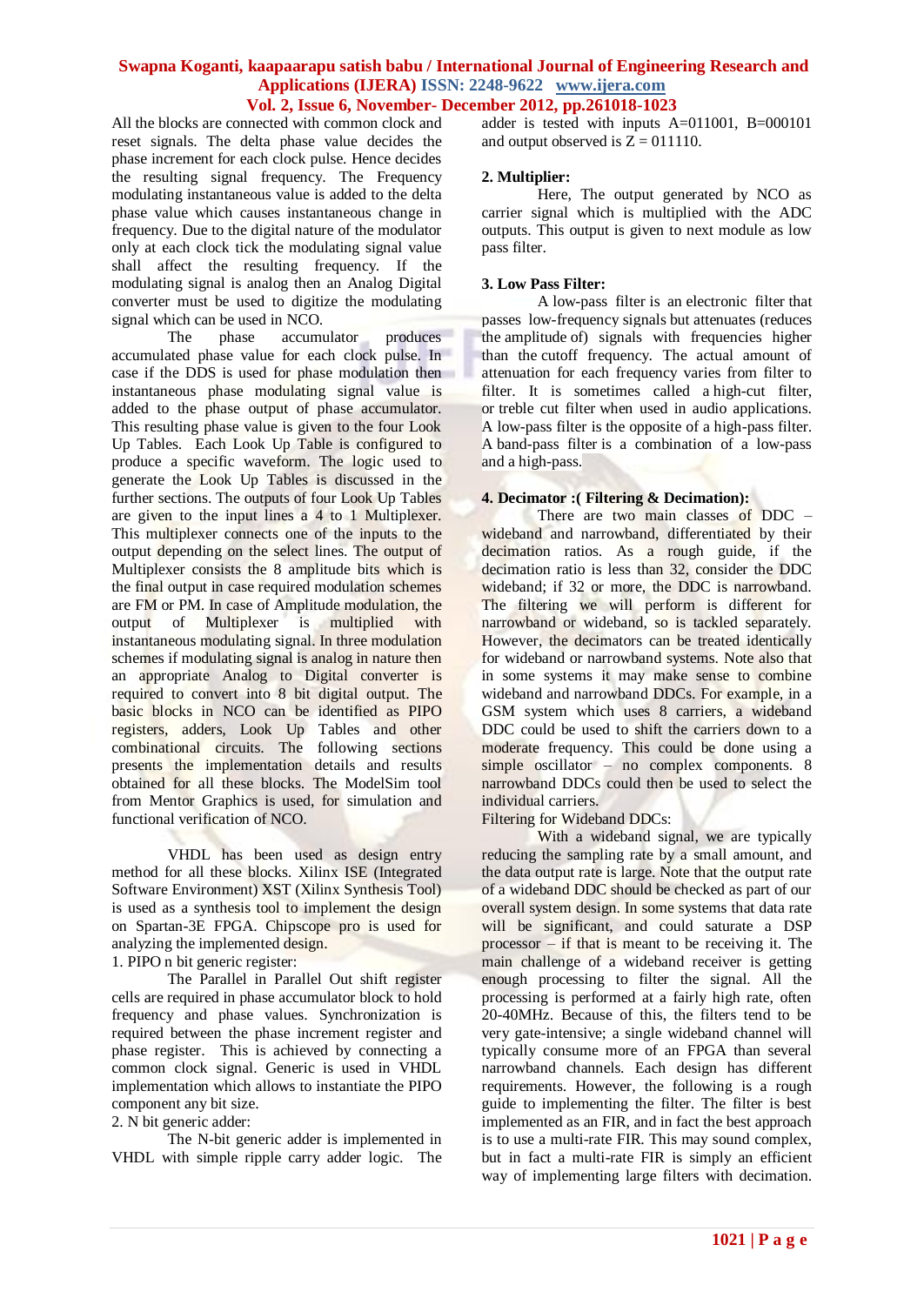Imagine we need to implement a large filter at a high sampling rate, before decimating the signal.

However, suppose we split the filter. The first filter can perform enough filtering to allow us to perform some decimation. The second filter is now operating at a much reduced sampling rate. Typically by splitting the filter in this way we can reduce the number of taps in the filter, and reduce the sampling rate that some of these taps operate it. Both reduce the amount of FPGA resource we require to build the filter. Immediately after this filter, decimate the signal by 2, and implement a larger filter. Again, the filter's bandwidth should match the DDC output bandwidth. This will improve the response of the first filter. One can afford to have more taps in this stage, as the sampling rate is lower. For higher decimation ratios (e.g. 8 and up), one can afford to use a third stage filter. This can have significantly more taps than the first two, as each multiplier here can implement at least 4x as many taps as in the first stage. Again, one will want to experiment with the layout of the filters to see what gives best performance. Designing the Filters:

There can be several tools by which the filter coefficients can be finalized for implementing the required FIR filters. In this project the MATLAB's filter design analysis tool (FDA) will be used for designing. An FIR filter is one whose impulse response is of finite duration. In this filter, the current output  $(y_n)$  is calculated solely from the current and previous input values  $(x_n, x_{n-1}, x_{n-2},...).$ This type of filter is also said to be non-recursive.

The difference equation, which defines how the input signal is related to the output signal<br> $u(n) = b_0 r(n) \perp b_1 r(n-1) \perp ... \perp b_n r(n)$ 

$$
y(n) = o_0 x(n) + o_1 x(n-1) + \cdots + o_p x(n-r)
$$
  
Where P is the filter order, x(n) is the input

signal,  $y(n)$  is the output signal and  $b_i$  are the filter coefficients. The previous equation can also be expressed as



Figure6. Finite Impulse Response Digital Filters

The transfer function allows us to judge whether or not a system is BIBO stable. To be specific the BIBO stability criterion requires all poles of the transfer function to have an absolute value smaller than one. In other words all poles must be located within a unit circle in the *z*-plane. Filter Design:

To design a filter means to select the coefficients such that the system has specific characteristics. The required characteristics are stated in filter specifications. Most of the time filter specifications refer to the frequency response of the filter. There are different methods to find the coefficients from the specifications:

- 1. Window design method
- 2. Weighted least squares design
- 3. Minimax design
- 4. In practice the equiripple design is often used



#### Figure 7.lowpass

In this project equiripple based low pass FIR filter is designed.

#### **SPECIFICATIONS:**

The below table1 gives the specifications of the project like input signal type, sampling rate, DDC filter size etc.

TABLE 1 : Beam forming specifications

| Parameter             | Value       | Comments            |
|-----------------------|-------------|---------------------|
| signal<br>Input       | Band pass   | from<br>Coming      |
| type                  | signal      | typical             |
|                       |             | superhytrodyne      |
|                       |             | receiver            |
| Input signal          | $1.5 - 3.5$ | 2 MHz BW and        |
| frequency             | <b>MHz</b>  | Mhz<br>IF<br>2.5    |
| range                 |             | frequency value     |
| Sampling rate         | 10 MHz      |                     |
| DDC filter size       | 16 taps     |                     |
| <b>DDC</b>            | 4           | DDC<br>output       |
| decimation            |             | sampling rate 2.5   |
|                       |             | <b>Msps</b>         |
| NCO values:           | $10 - 10$   | As fo= $fs/4$       |
| COS                   |             |                     |
| NCO value $: - \vert$ | $0 - 101$   | As fo= $fs/4$       |
| <b>SIN</b>            |             |                     |
| Number<br>of          | 16          | Linear array<br>as  |
| array elements        |             | in below<br>shown   |
|                       |             | figure.             |
| Element               | 3 meters    | in<br>shown<br>d as |
| spacing               |             | below figure        |